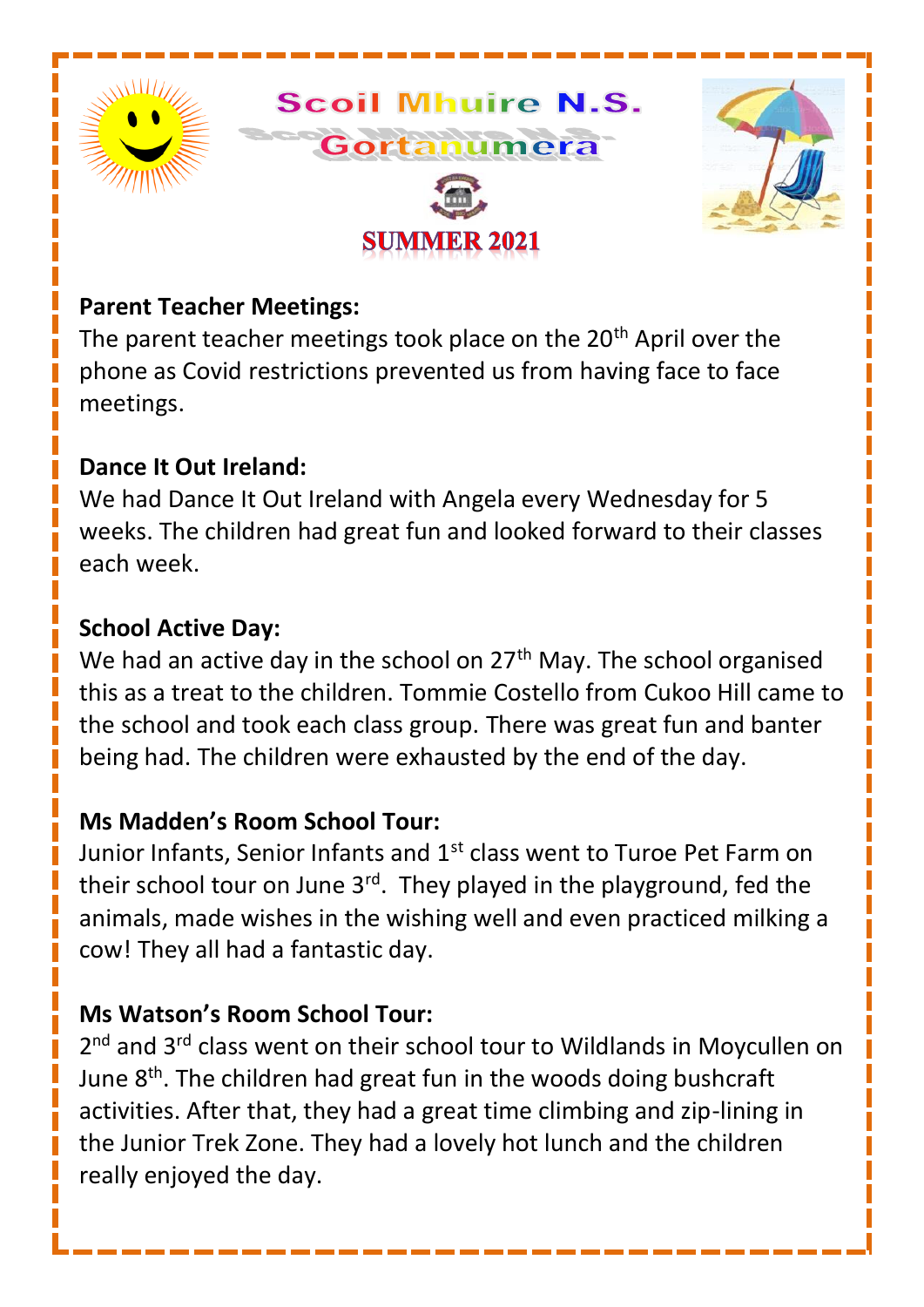## **Ms Ryan's Room School Tour:**

4<sup>th</sup>, 5<sup>th</sup>, and 6<sup>th</sup> class had their school tour in Cuckoo Hill on June 3<sup>rd</sup>. They really got stuck in be it climbing huge hills, crawling through nets or jumping into bog holes. A really fun day had by all.

## **RSE Programme:**

Noel Kearney came to the school for their RSE programme. This was a much anticipated event and the children gained much knowledge.

## **Butterflies:**

Ms Madden's room received a little pot of caterpillars in May. They watched them grow, they made a chysalis, and on June 8<sup>th</sup> out came five beautiful butterflies. After 2 days we set them free in the pitch.

## **Sixth Class Graduation:**

It is with heavy hearts that we say Good Bye to our  $6<sup>th</sup>$  class – Adam, Cian, Jody, Robyn and Tara. They are amazing students who brought great fun and laughter to the school. They were kind and supportive to the younger students and we will miss them terribly. But they are off to a new adventure and we wish them the best of luck in the coming years.

## **School Photos:**

Due to Covid restrictions, school photos were limited this year to Junior Infants and 6<sup>th</sup> class and their family members. Thankfully County Photos came for their class photos on Wednesday, 16<sup>th</sup> June.

## **New Entrants:**

The 4 new Junior Infants came to visit the school on 16<sup>th</sup> June for their Induction Day. We are looking forward to seeing them all in September.

## **Sports Day:**

We held our Sports Day on the 16<sup>th</sup> June. As always this is a great day for the children and teachers. The kids were terrific at all the events.

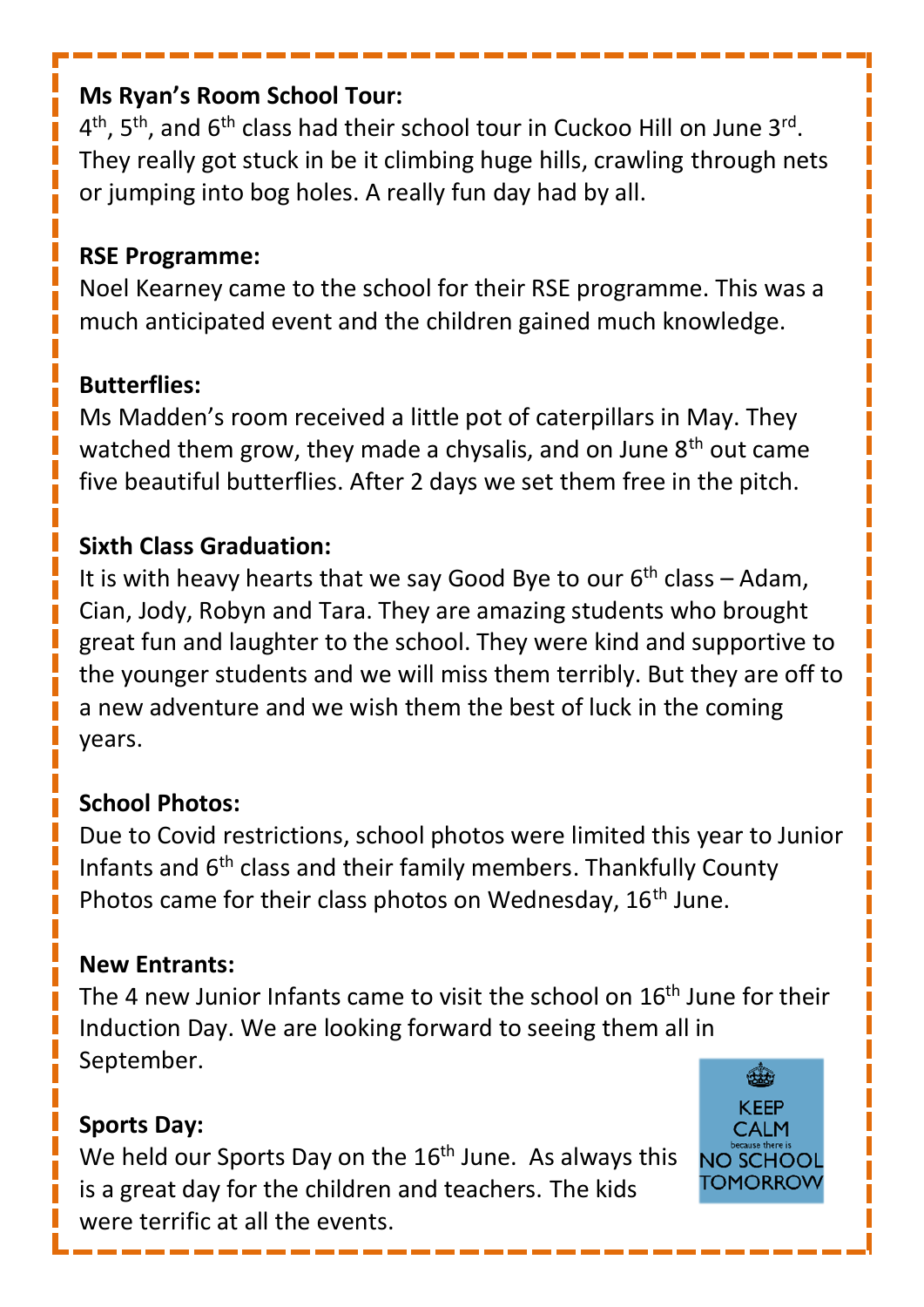## **Ice Cream:**

To reward the children for their hard work throughout the year the school organised the Americano Ice Cream van to come and treat the kids.

# **Sixth Class:**

The 6<sup>th</sup> class were given a pizza party as they are finishing up on Friday.

## **Full Attendance:**

Congratulations to Allie Callanan, Eve Madden, Tara Madden, Ella Gillane, Katie Dolphin, Luke Callanan, Anna Fahy, Hayden McKenna, Miya Callanan and Emma Muldoon on +not missing a day at school this year. They all got a trophy for their great achievement.

# **Ms Ryan's Room:**

4<sup>th</sup>, 5<sup>th</sup> and 6<sup>th</sup> class had a lip sync battle which kept us all entertained on the last day of the school year. They were all brilliant and you should be so proud of them.

# **Website:**

Don't forget to check out our website [www.gortanumerans.ie](http://www.gortanumerans.ie/) for regular updates.

## **Summer Holidays:**

The school re-opens **Wednesday, 25 th August** after the summer break.



*We hope you & your families have an enjoyable summer break from all in Scoil Mhuire N.S. Gortanumera*